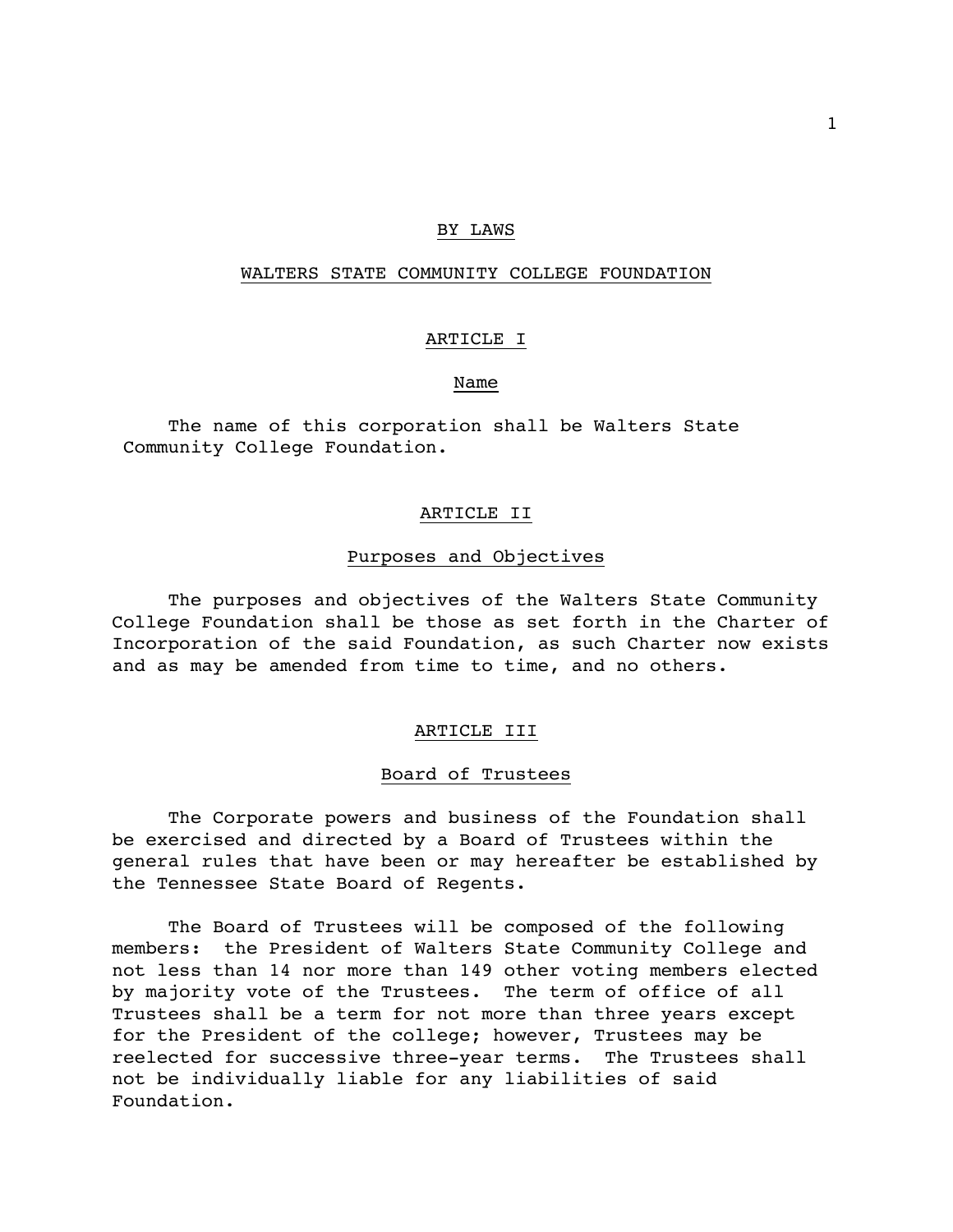### Functions of Trustees

The functions of the Trustees will be to formulate and promote a program to fulfill the purposes of the Foundation and more specifically to determine acceptable institutional projects of the Foundation and a program for solicitation of gifts, grants and bequests for the Foundation.

## Voting and Non-Voting Trustees

The Board of Trustees will be composed of Active (voting) and Honorary (non-voting) Trustees. An Honorary Trustee is defined as a Trustee who has not attended at least two meetings of the Board of Trustees over a three-year period, those who have requested Honorary status, or Trustees installed after May 16, 2011 who are also employees of the college with the exception of the College President and Treasurer of the Foundation (employees who are also voting trustees on or before May 16, 2011 are grandfathered as voting trustees under the bylaws existing prior to May 16, 2011). Employees of the college who are also Honorary Trustees may be placed on active status upon retirement from the college. Any Trustee who has been placed on Honorary status for lack of attendance may request placement on Active status on their statement that meeting attendance will resume as required.

# Executive Committee

There shall be an Executive Committee of up to 15 members, consisting of the four officers of the Foundation, the President of Walters State Community College, and not more than ten other members.

Four committee members will be elected at each annual meeting for a three-year term. In addition to the twelve Executive Committee members so elected, the college president, the director of institutional advancement who serves as treasurer, and one trustee elected annually at large, will complete the 15-member Executive Committee.

The President of the Board of Trustees shall serve as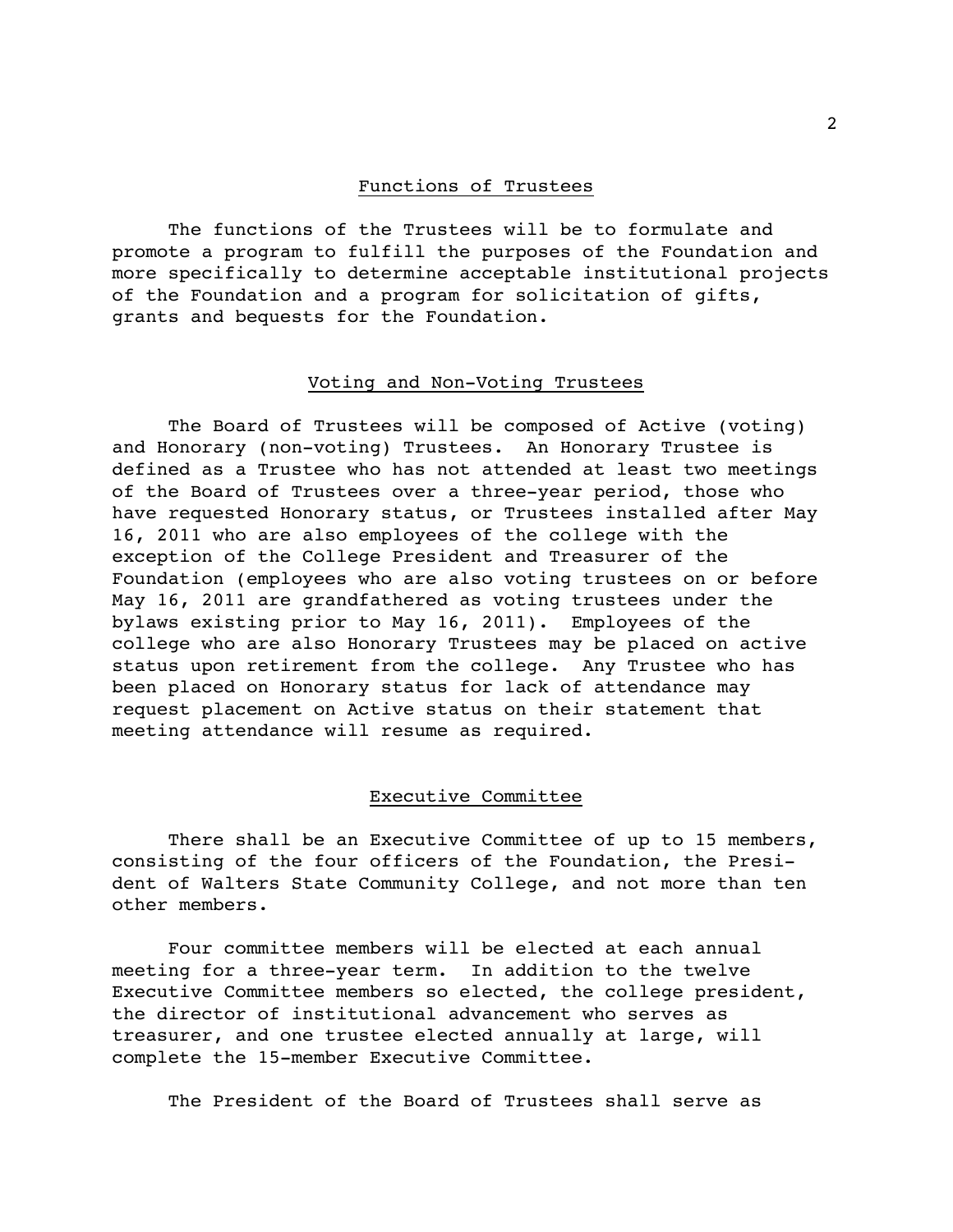Chairman of the Executive Committee. All members of the Executive Committee shall be voting members except in cases of tie votes when the vote of the President of the College shall be withdrawn.

The Executive Committee is empowered to carry on the business of the Board of Trustees in the name of the Board with all its powers and authority, with such action being subject to confirmation by a majority vote of the Board of Trustees present at its next annual or special meeting. The Executive Committee shall perform such other duties and powers as the Board of Trustees shall fix, pursuant to law.

# Foundation Projects

The Trustees of the Foundation shall determine the original projects for which funds are sought. Requests for other projects for which funds will be sought will be submitted to the Executive Committee by its Chairman or any member of the Committee. Reports of such projects shall be made periodically to the Trustees.

# Solicitation of Funds

The general policies governing the solicitation of funds shall be determined by the Trustees with the approval of the President of the College.

### Committees

The President of the Board of Trustees shall appoint such committees deemed desirable to be responsible for various areas of the Foundation activities in addition to the Executive Committee, and shall annually appoint a Nominating Committee whose duty shall be to present to the Board nominations for new trustees and for members of the Executive Committee and Officers. There shall also be a Past Presidents' Council composed of former presidents of the Foundation's Board of Trustees. The Past Presidents' Council will meet quarterly or as otherwise convened by the president of the college to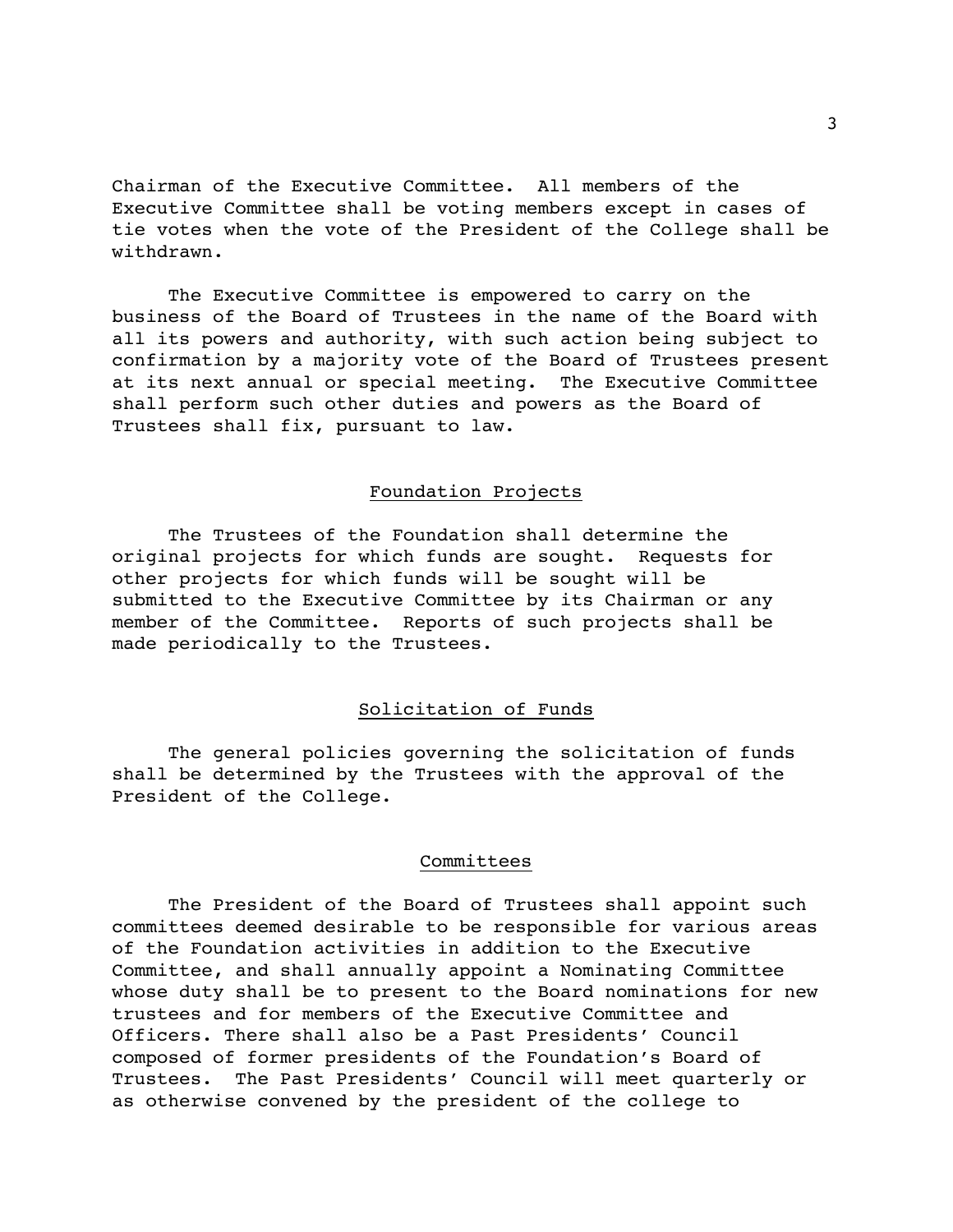consider broad policy issues, community relations, and to provide oversight of the Foundation's planned giving and donor recognition programs. The immediate past president of the Foundation's Board of Trustees shall also serve for one year as the at-large member of the Foundation Executive Committee in addition to serving on the Past Presidents' Council. The sitting president of the Foundation shall also serve on the Past Presidents' Council to provide liaison with the Executive Committee.

## General Policy

The Board of Trustees shall determine the policies of the Foundation and the projects for which funds will be expended, provided, however, such policy determinations are within the provision of the Internal Revenue Code of the United States and the Tennessee Code Annotated under which this Foundation is organized.

Funds shall be received and accepted by the Foundation only upon the authority of its duly authorized officer or representative and shall be disbursed exclusively to Walters State Community College, or on its behalf. All disbursements shall be made only on approval of the Foundation, acting through its duly authorized officer or representative, on written requests therefor from the chief executive officer of Walters State Community College, or his designated representative.

#### ARTICLE IV

### Annual Trustee Meetings

The annual meeting of the Board of Trustees shall be held in the spring of each year, and at such place as the Trustees shall determine. Notice of the annual meeting shall be given by the Secretary at least five (5) days before the date of such meeting, but such notice may be waived. A quorum at any meeting, annual or special, shall consist of one-third (1/3) of the members of the Board then in office.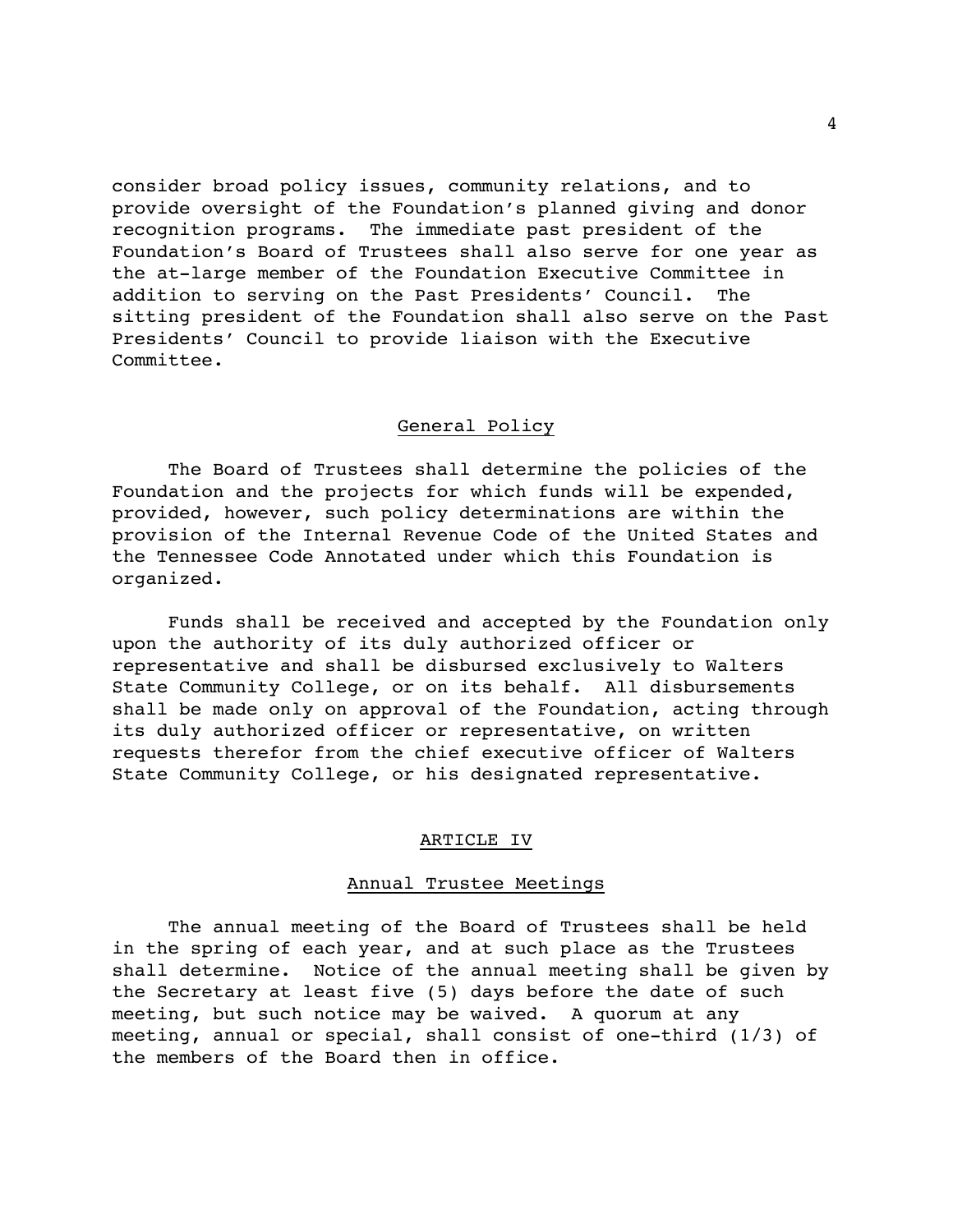### ARTICLE V

## Special Trustee Meetings

Special meetings of the Trustees shall be called by the President upon five days notice, but such notice may be waived, or such special meetings may be held at any time by consent of the members of said Board of Trustees or Executive Committee.

### ARTICLE VI

#### Officers of Foundation

The officers to be selected by the Trustees shall be a President, Vice-President, Secretary and a Treasurer, who shall serve until the next annual meeting, or until their successors are duly elected and qualified.

In addition, the Trustees shall elect such other officers as may be necessary and/or proper in their sole discretion.

# ARTICLE VII

#### Voting

A majority of the members of the Executive Committee and one-third (1/3) of the Active members of the Board of Trustees then in office shall constitute a quorum and a majority vote of those present shall be necessary to transact business in either body.

#### ARTICLE VIII

#### Duties of Officers

The President shall preside at all meetings; shall have the general supervision of the affairs of the Foundation as authorized by the Board of Trustees; shall make reports to the Trustees and perform all such duties as are incident to his office or are properly required of him by the Board of Trustees.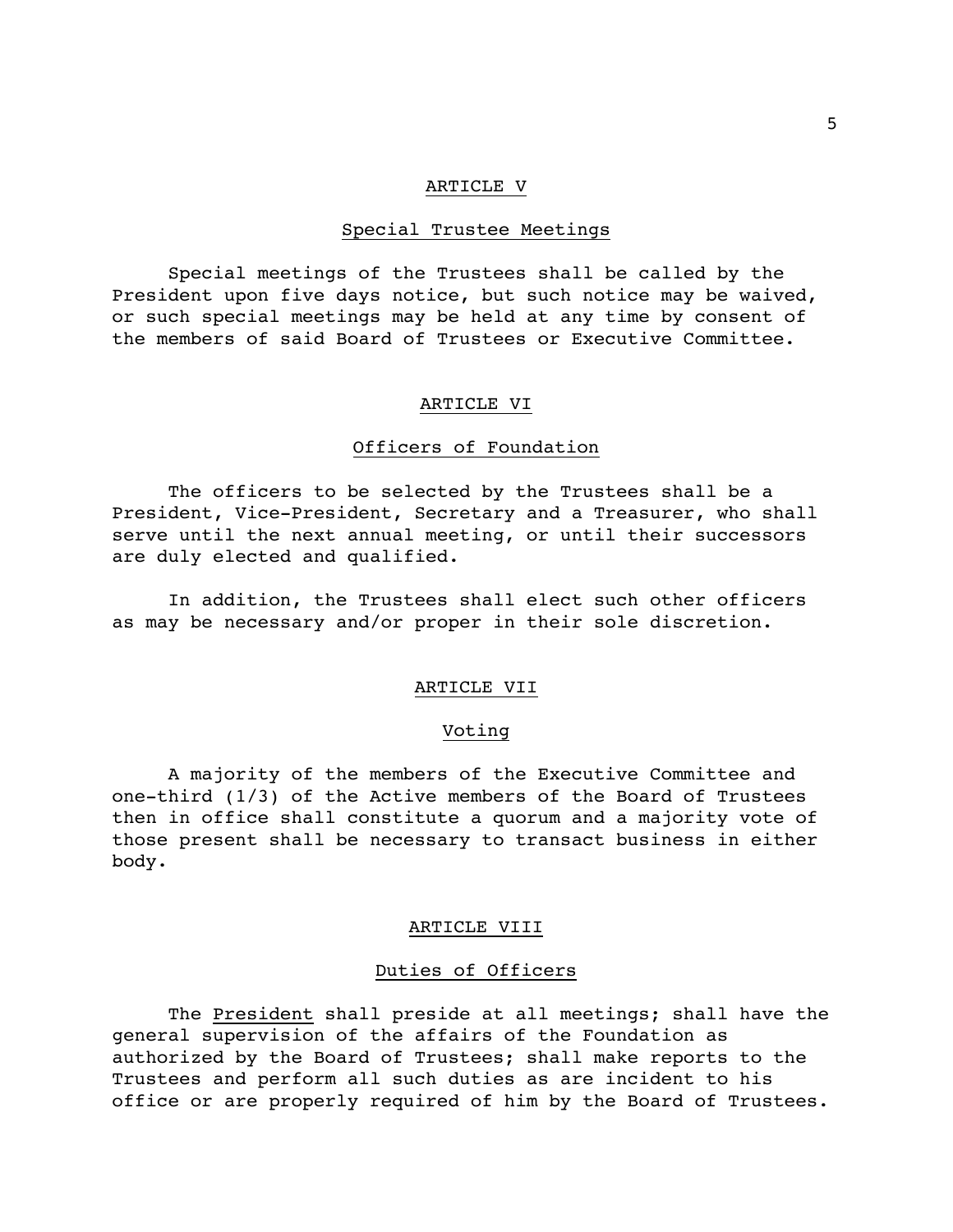The Vice-President shall perform the duties of the President whenever the President is absent or unable to serve.

The Secretary shall issue notice of all meetings; shall keep the minutes, and the Corporate books, shall sign with the President such instruments as require such signature, and shall make such reports and perform such duties as are incident to his office, or are properly required of him by the Board of Trustees.

The Treasurer shall have custody of all monies, papers and securities of the Foundation and shall sign or countersign such instruments as may require his signature, shall perform all duties incident to his office, or that are properly required of him by the Board of Trustees, and shall give bond, in the event he is so directed by the Board of Trustees, for such sum for the faithful performance of his duty and in such surety company as may be selected by the Board of Trustees, but any premium on said bond shall be paid for by said Foundation.

## ARTICLE IX

# Finances of Foundation

The monies of the Foundation shall be deposited in the name of the Foundation in such Bank or Banks, and in such place as may be designated by the Executive Committee, and shall be drawn out only on authorization signed by two of the four officers of the Foundation. All expenditures of the Foundation shall be with the approval of the Executive Committee at the next meeting of the Board of Trustees or Executive Committee.

# ARTICLE X

# Corporate Seal

The Foundation shall have no corporate seal.